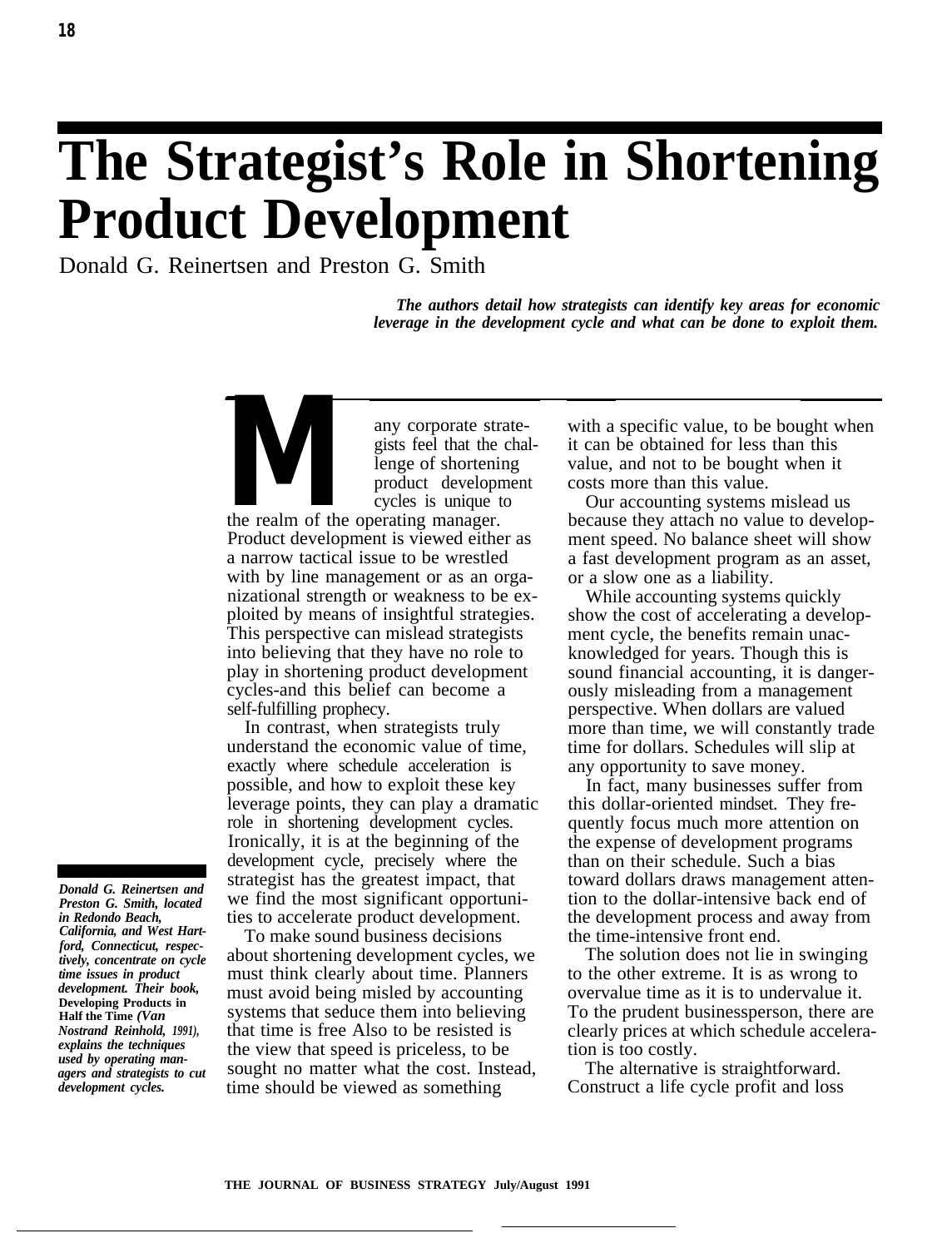#### *Economic Analysis of a Development Program*

An economic analysis is valuable for two reasons. then converted into thumb rules for the project team. First, at the project level, it gives the team yardsticks For example, each percentage point increase in to make day-to-day decisions both speedily and product cost might be worth \$500,000; each month soundly. Rapid development depends on such quick of delay might be worth \$400,000; each percentage decisions, and it is difficult to achieve speed when point increase in development budget might be worth business decisions must be delegated upward to \$10,000, etc. These thumb rules permit team members general management. to quickly assess the economic consequences of their

Second, at the business unit level, economic decisions. analysis provides a rational basis on which to allo- It is best if team members are involved in develcate resources. In practice, development programs oping the model, since such involvement promotes must compete for both personnel and financial re- understanding and use. However, the model need not sources with many other initiatives. It is far easier be complex to generate striking improvements over to allocate resources properly when the financial con- the way many companies make trade-offs on develsequences are understood.  $\blacksquare$  opment programs. In fact, there is tremendous value

create a baseline pro forma of the expected finan- comes from its ability to influence decisions, not cial performance of a product over its entire life cycle. from its accuracy. Simple, comprehensive models This pro forma is then recalculated for four vari- seem to perform well because they are usable by the ations: (1) a product introduction delay; (2) a devel- entire team. Techniques like discounted cash flow, opment budget overrun; (3) a product cost overrun; on the other hand, are rarely useful because they and (4) a product performance shortfall. The profit seldom improve accuracy and substantially hinder differences between the base line and variations are comprehension.

A powerful technique for doing this analysis is to in simplicity because the true benefit of modeling

statement for the product, assuming it is delivered on schedule. Then, create another profit and loss statement estimating what would happen if the product were delayed by six to twelve months. Calculate the difference between these two scenarios (the cost of delay) and express this difference in dollars per month. Such a financial yardstick is indispensable when seeking sound business decisions about time.

For example, consider a case in which six months of extra design effort would reduce a product's life-cycle cost by \$1 million. If it is determined that product introduction delay costs \$500,000 per month, this extra design effort should be avoided because six months of schedule delay would cost \$3 million.

Such an example sounds much too easy, until we realize that the question is unanswerable unless the cost of delay has been calculated. By attaching a financial value to time, we can make deci-

sions about accelerating development in a businesslike way. The quantification need not be precise to be strikingly superior to the guesswork that is generally used to make such decisions. Moreover, such quantification improves communications between functional departments and accelerates decision making.

### Find the Leverage Points

When the emphasis shifts from development dollars to schedule, two areas of unusual opportunity can be highlighted for the strategist who seeks to shorten development cycles. The first area could be called "predevelopment"-those activities that take place even before development engineers are assigned to a project. The second area, system or conceptual design, is typically the first ac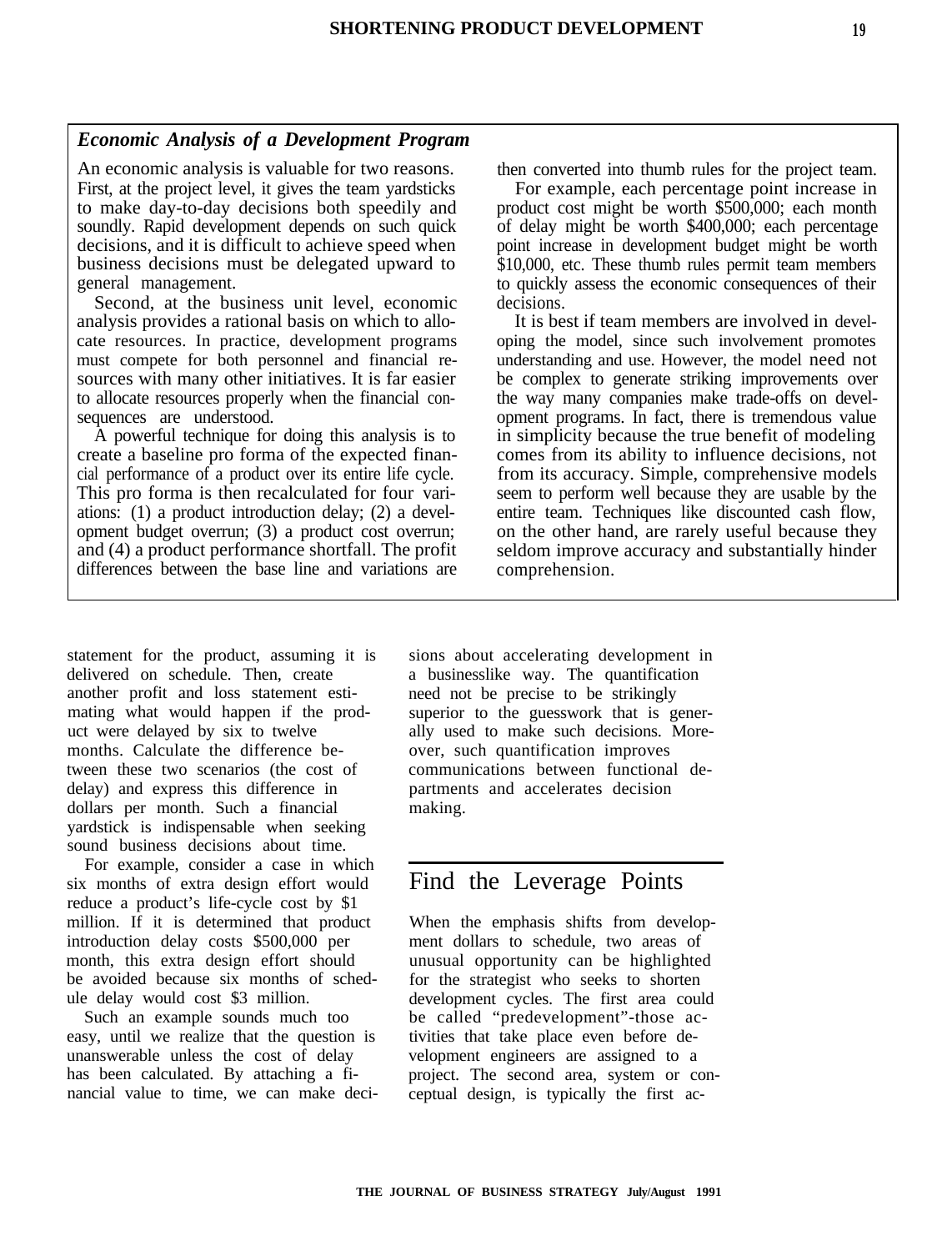tivity of the development process itself. Although the dollar expenditures in these areas are quite small, their impact on schedule and product performance is enormous.

First, consider predevelopment. Even in well-managed companies, half the potential development cycle time is frequently consumed before anyone even begins work. It is useful to think of development as being paced by the tick of a market clock, a clock that begins ticking at the earliest moment either you or your competitor could have begun development. This is in stark contrast to the more common attitude in which time is perceived to stand still until work begins on a project.

When development is measured with a market clock, long periods of indecision can frequently be found at the beginning of development programs. Bureaucratic controls safeguard development dollars until the arrival of the next planning cycle. New ideas face a formidable and time-consuming screening process. Even the most compelling opportunity may have to wait a year or more to get approved.

Furthermore, even after approval, the project sits idle until the right people become available for the project team. What is so striking about the predevelopment phase is that here schedule acceleration can be achieved virtually for free. The cheapest way to finish early is to start early.

Predevelopment is followed in importance by system design. In the most general sense, this is the process of determining the product's overall concept of operation, conceiving of subsystems, and defining how these subsystems will work together. These tasks must be performed for any type of product.

These seemingly technical decisions are crucial to the strategist because they determine the overall scope of the project, the degree of concurrency that can be achieved in the design process, the magnitude of the design task to be

accomplished in each subsystem, and often the very technology that will be used. All of these factors have tremendous impact on schedule. This impact is both direct and subtle.

For example, if technical risk is imprudently spread throughout the design, it generates an uncertainty that has a debilitating effect on the schedule. Furthermore, the size of the development team is typically determined during the system design phase. If these decisions are made well, development can be dramatically accelerated; if made poorly, the fastest development team may be incapable of introducing the product quickly.

Strategists should be interested in these two highly leveraged areas because these are exactly the areas that they are most likely to influence, whether consciously or inadvertently.

## Managing the Fuzzy Front End

But what exactly can strategists do to help rather than hinder rapid product development? What impact can they have on the crucial stages of predevelopment and system design? The following actions exploit opportunities found in these stages:

- 1. Install an express lane in the planning process;
- 2. Leave unused capacity in development budgets;
- 3. Discourage megaprojects;
- 4. Stay off the critical path;
- 5. Beware of phased review systems and development funnels;
- 6. Provide market-based divisional charters;
- 7. Encourage a clear mission for each product and product line.

The first area that can be influenced

*66Even in well-managed companies, half the potential development cycle time is frequently consumed before anyone even begins work. 99*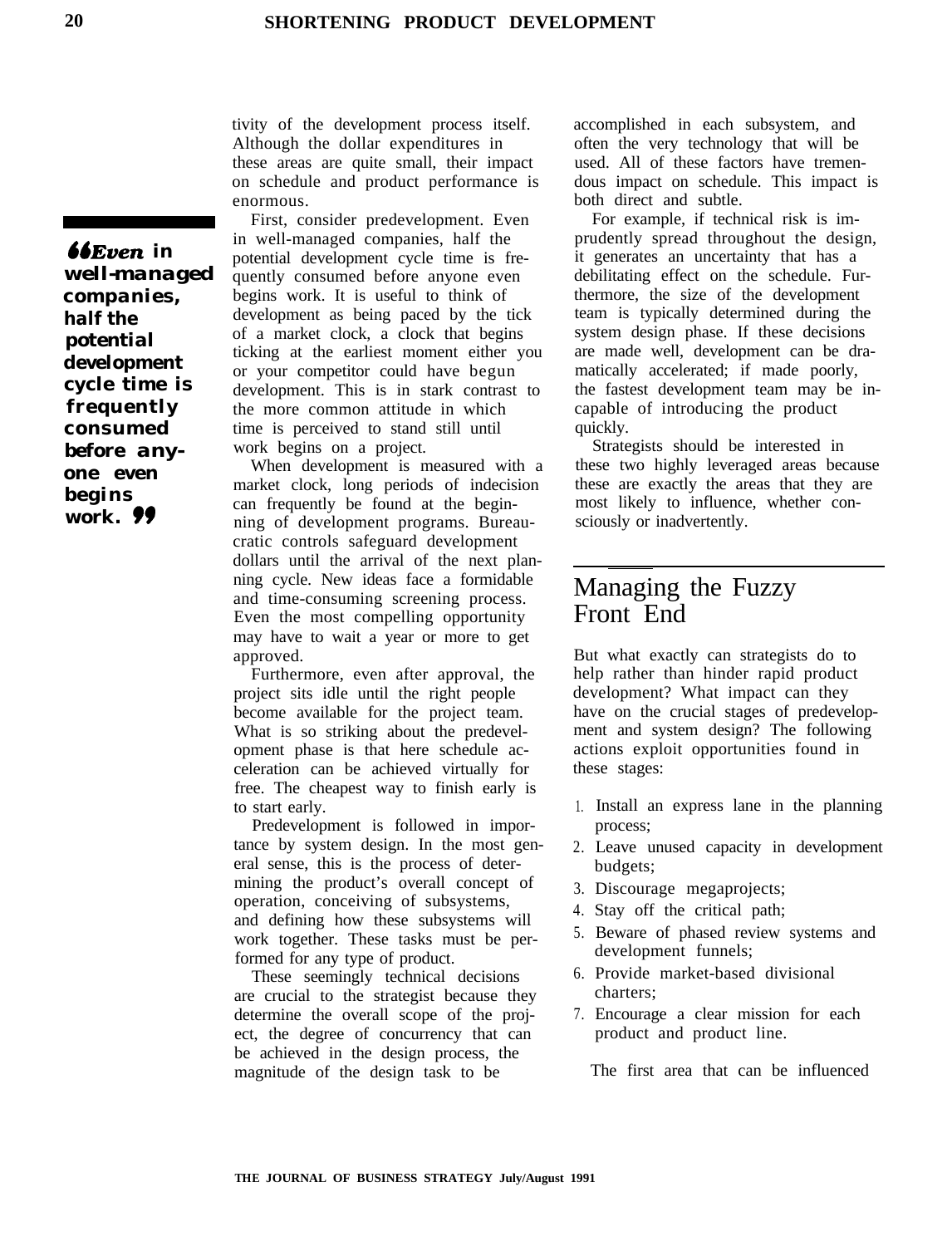by the strategist is the formality and flexibility of the planning and budgeting process. Business planning often starts three to nine months before the business year begins. Plans are frequently submitted allocating every dollar of available development resource to specific projects. Once submitted, these plans inch through the planning process. New product ideas cannot be added without seriously upsetting the system.

Practically speaking, this means that development resource commitments are frozen fifteen to twenty-one months in advance, and that a new idea must wait that long to obtain staffing. While such an approach may be appropriate for certain products, it is disastrous for a rapid development program.

Instead, consider installing an express lane to bypass the planning process and allocate resources even before a project is approved. Such an approach simply recognizes that different projects have different needs, and that a single "least common denominator" standard approach will invariably be a slow one. By allowing fast-track projects to progress in the open, instead of in a hidden "skunk works" mode, you can place the full resources of the organization behind a rapid development program.

This relates directly to the second area: You can't allocate resources that you don't have. Be sure you have some excess development capacity. Instead of pushing the engineering department to use every last man-hour on planned projects, approve plans that fence off uncommitted resources for emergent projects that need a fast start. Underutilized development capacity is an asset because it permits new projects to move swiftly through the system. Overloaded organizations have large backlogs and slow development cycles. In some cases, even as little as 5 to 10 percent in uncommitted capacity can make an important difference in development speed.

The third area of opportunity is the strategist's ability to influence the scope of projects. Many organizations favor projects that attempt to do too much. Such "megaprojects" entail greater risk than an approach which favors smaller steps (incremental innovation). Megaprojects will naturally require more extensive review and screening because their success or failure has great importance to the company. They require more market research because they aim for a target that is further into the future.

Megaprojects invariably demand extensive review before they can be authorized, and such review takes time. lnstead, consider taking smaller, low-risk steps that can safely start even before approval is granted.

A fourth area of opportunity is improving the way projects are monitored and controlled. Strategists and top managers must be particularly careful because too often development teams either stop design work to prepare for management reviews or mark time waiting for management approval to begin the next phase of the development process. In such cases, the decisions of managers and strategists have become critical path activities for the development program.

It is not unusual for senior management review sessions to be rescheduled as more urgent requirements snatch away time that had been reserved to review development programs. It is more effective to push the locus of control down to the team level and keep all higher-level reviews off the critical path. The project should march forward whether these reviews take place or not, and the reviews should be as informal as possible to allow development teams to concentrate on development instead of reporting.

Some managers argue that these reviews actually serve to motivate the team by creating a deadline toward which to work. In reality, if motivation depends on such devices, the team's motivation problem should be acknowl-

**bbConsider** *installing an express lane to bypass the planning process and allocate resources even before a project is approved. 99*